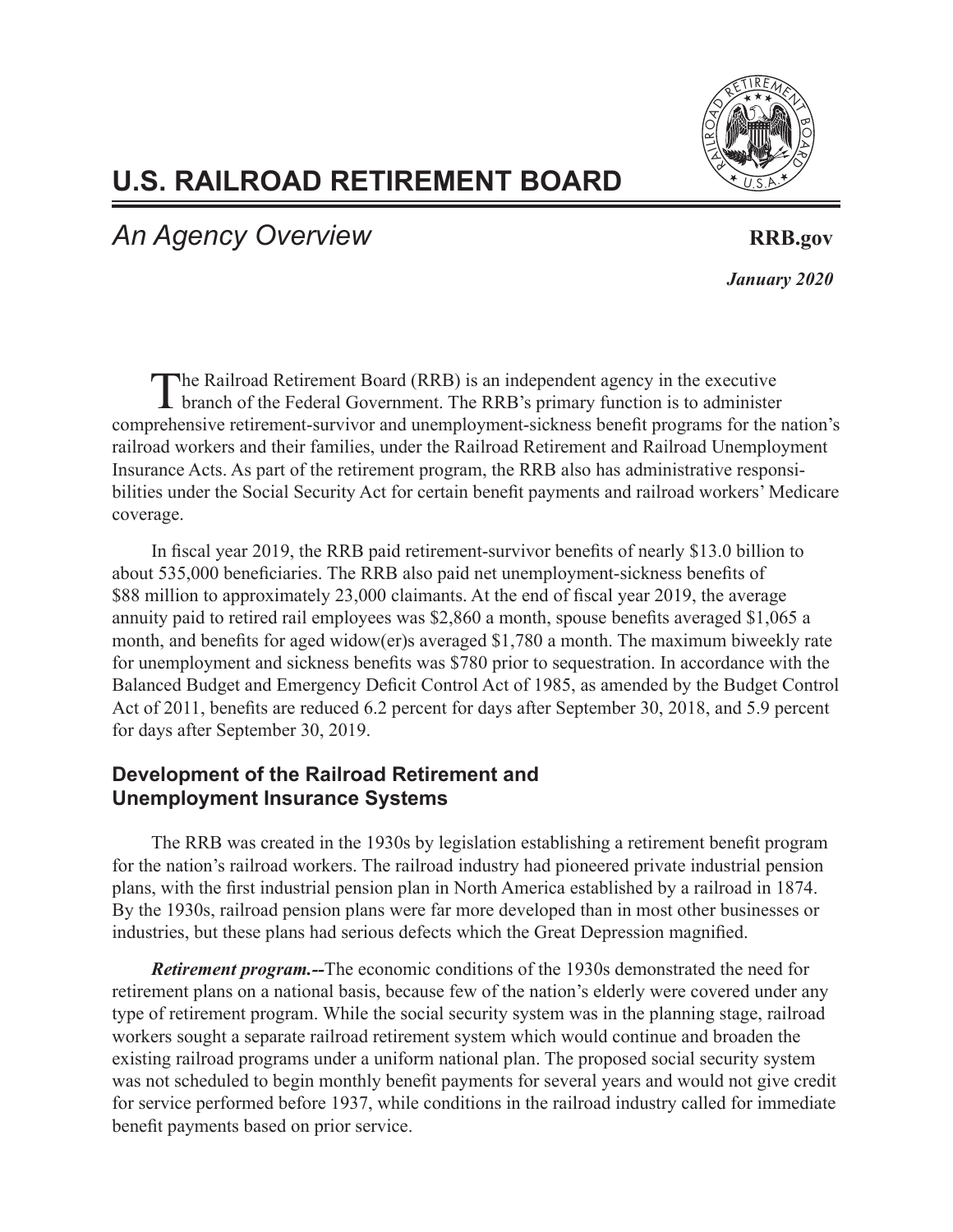Legislation enacted in 1934, 1935, and 1937 established a railroad retirement system separate from the social security program legislated in 1935. Such legislation, taking into account particular circumstances of the rail industry, had some precedent. Many laws pertaining to rail operations and safety had already been enacted since the Interstate Commerce Act of 1887. Since passage of the Railroad Retirement Acts of the 1930s, several other railroad laws have subsequently been enacted.

While the railroad retirement system has remained separate from the social security system, the two systems are closely coordinated with regard to earnings credits, benefit payments, and taxes. A financial interchange links financing of the two systems by coordinating the portion of railroad retirement annuities that is equivalent to social security benefits with the social security system. The purpose of this financial coordination is to place the social security trust funds in the same position they would be in if the social security program covered railroad service instead of the railroad retirement program.

Legislation enacted in 1974 restructured railroad retirement benefits into two tiers to coordinate them more fully with social security benefits. The first tier is based on combined railroad retirement and social security credits, using social security benefit formulas. The second tier is based on railroad service only and compares with private pensions paid over and above social security benefits in other industries.

*Unemployment insurance program.--*The railroad unemployment insurance system was also established in the 1930s. The Great Depression demonstrated the need for unemployment compensation programs, and the Social Security Act of 1935 created State unemployment programs. While the State unemployment programs generally covered railroad workers, railroad operations which crossed State lines caused special problems. In some instances, one State denied compensation for unemployed railroad workers because their employers had paid unemployment taxes in another State. Although there were cases where employees appeared to be covered in more than one State, they often did not qualify in any.

A Federal study commission, which reported on the nationwide State plans for unemployment insurance, recommended that a separate plan cover railroad workers because of complications with the State plans. Congress then enacted the Railroad Unemployment Insurance Act in June 1938. The Act established a system of benefits for unemployed railroaders, financed entirely by railroad employers and administered by the RRB. Legislation added sickness benefits in 1946.

### **Railroad Retirement Act**

Under the Railroad Retirement Act, railroad workers with at least 10 years of service can receive retirement and disability annuities. Such annuities are also payable to workers with 5 years of service if performed after 1995.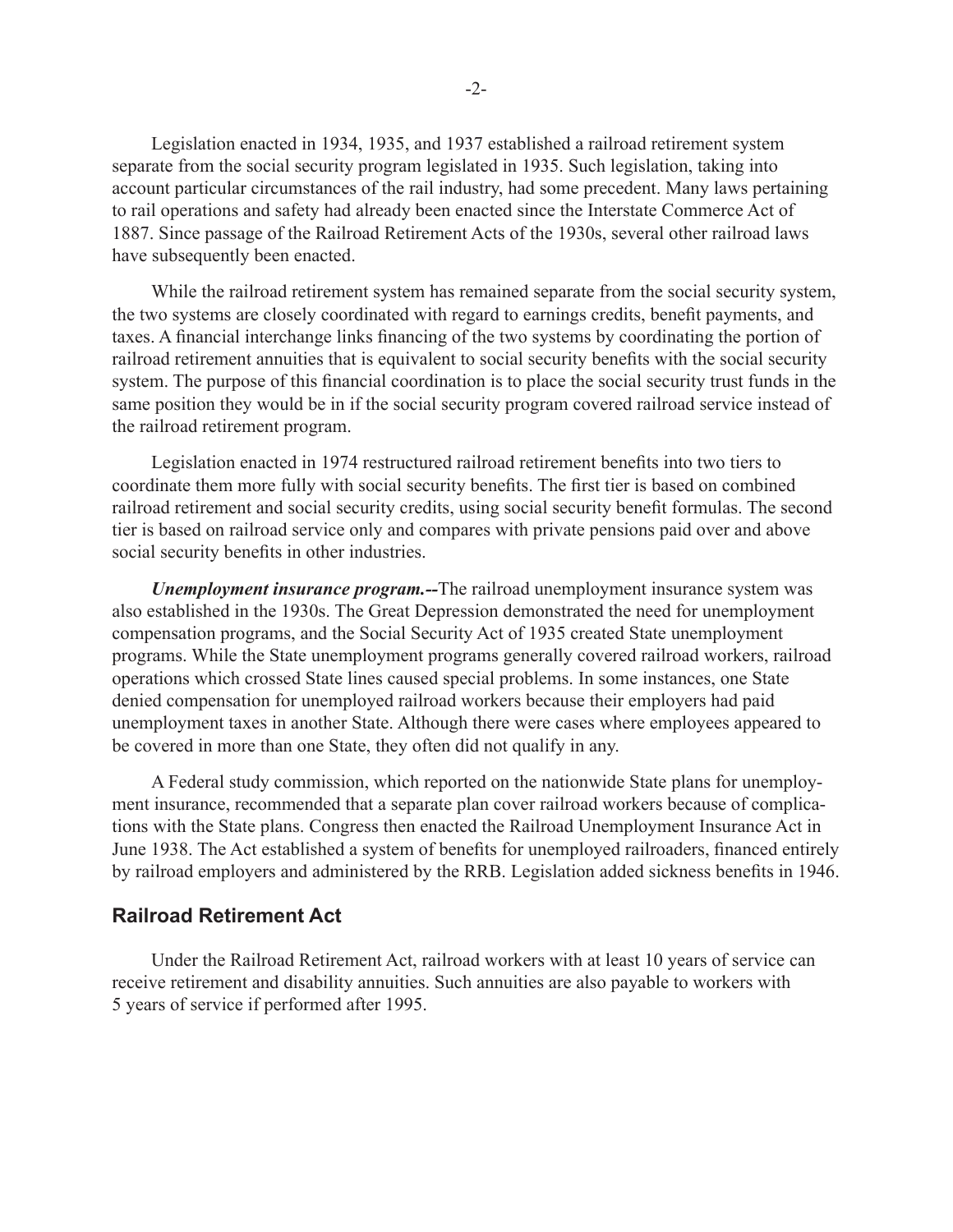*Provisions.--*Full age annuities are payable at age 60 to workers with 30 years of service. For those with less than 30 years of service, reduced annuities are payable at age 62 and unreduced annuities are payable at full retirement age, which is gradually rising from 65 to 67, depending on the year of birth. Disability annuities can be paid on the basis of total or occupational disability. Annuities are also payable to spouses and divorced spouses of retired workers, widow(er)s, surviving divorced spouses, remarried widow(er)s, children, and parents of deceased railroad workers. Qualified railroad retirement beneficiaries receive Medicare coverage just like social security beneficiaries.

As noted, the RRB pays retirement annuities to employees, as well as their spouses and/or divorced spouses, if the employee had at least 10 years of railroad service, or 5 years if performed after 1995. However, for survivor benefits, there is an additional requirement that the employee's last regular employment before retirement or death was in the railroad industry. If a railroad employee or his or her survivors do not qualify for railroad retirement benefits, the RRB transfers the employee's railroad retirement credits to the Social Security Administration, which treats them as social security credits.

*Financing.--*Payroll taxes paid by railroad employers and their employees are the primary source of funding for the railroad retirement-survivor benefit programs. Railroad retirement taxes, which have historically been higher than social security taxes, are calculated, like benefit payments, on a two-tier basis. Railroad retirement tier I payroll taxes are coordinated with social security taxes so employees and employers pay tier I taxes at the same rate as social security taxes. In addition, both employees and employers pay tier II taxes to finance railroad retirement benefit payments beyond social security levels. The ratio of certain asset balances to the sum of benefit payments and administrative expenses determines tier II tax rates.

Revenues in excess of benefit payments are invested to provide additional trust fund income. The National Railroad Retirement Investment Trust manages and invests railroad retirement assets. It invests these funds in non-governmental assets, as well as in governmental securities.

Additional trust fund income derives from the financial interchange with the social security trust funds, revenues from Federal income taxes on railroad retirement benefits, and appropriations from general treasury revenues provided after 1974 as part of a phase-out of certain vested dual benefits.

#### **Railroad Unemployment Insurance Act**

Under the Railroad Unemployment Insurance Act, unemployment insurance benefits are paid to railroad workers who are unemployed but ready, willing, and able to work, and sickness benefits to railroad workers unable to work because of illness or injury. The RRB also operates a placement service to help unemployed railroaders secure employment.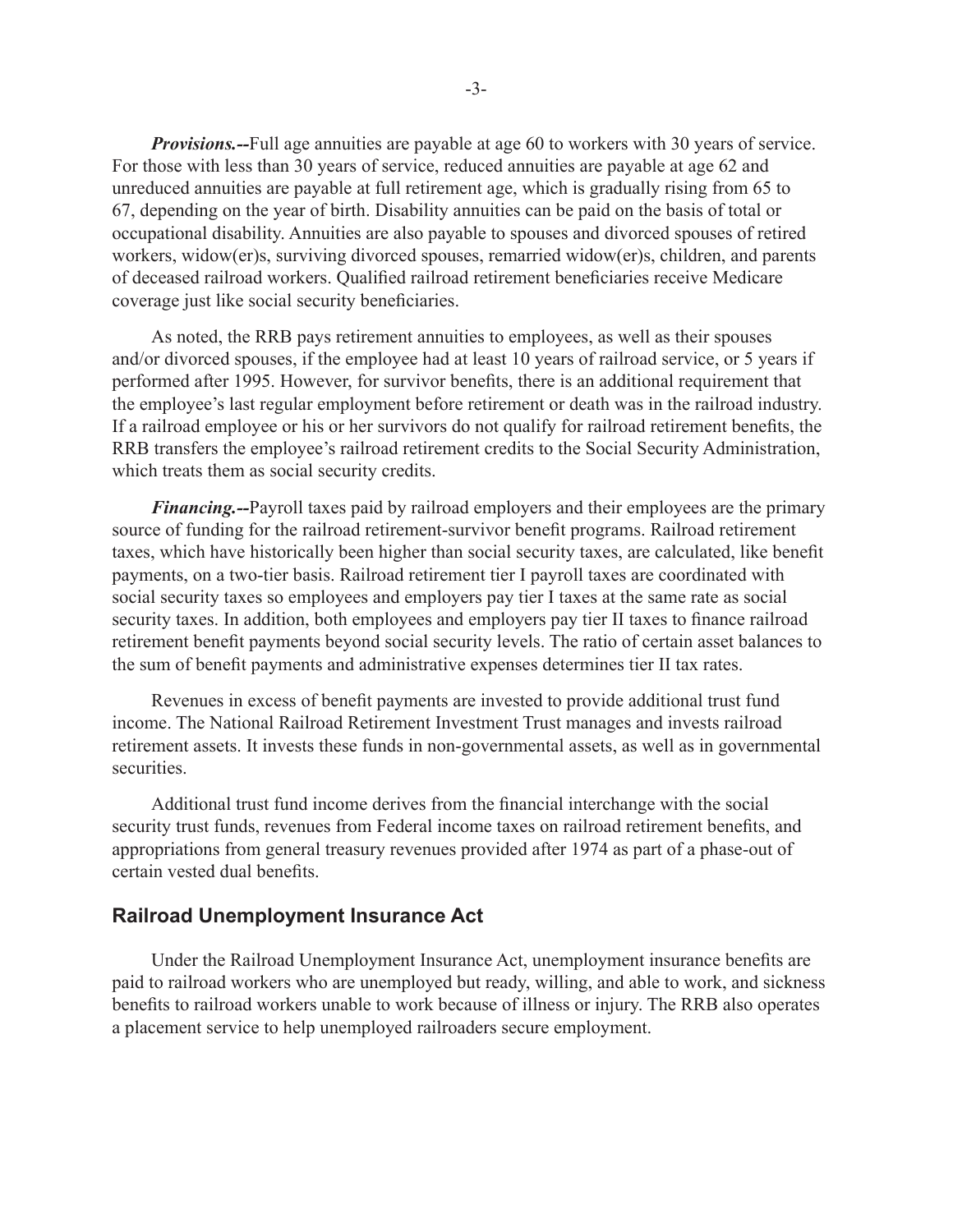*Benefit year.--*A new unemployment-sickness benefit year begins every July 1, with eligibility generally based on railroad service and earnings in the preceding calendar year. Up to 26 weeks of normal unemployment or sickness benefits are payable to an individual in a benefit year. Additional extended benefits are payable to persons with 10 or more years of service.

*Financing.--*Taxes on railroad employers under an experience-rating system finance the railroad unemployment-sickness benefits program. The RRB calculates each employer's payroll tax rate annually on the basis of benefit payments to the railroad's employees.

#### **Railroad Medicare**

The Medicare program covers railroad workers just like workers covered under social security. The Medicare program provides health insurance to persons ages 65 and older, as well as persons under age 65 who have been entitled to monthly benefits based on total disability for at least 24 months or who suffer from chronic kidney disease requiring hemodialysis or transplant. In addition to basic hospital insurance (Part A) financed by payroll taxes, there is an elective supplementary medical insurance (Part B) that covers many other medical services, such as doctor visits, durable medical equipment, and outpatient services that hospital insurance does not cover.

Eligible railroad retirement annuitants and social security beneficiaries whose benefits are payable by the RRB are automatically enrolled under both plans, but the annuitant or beneficiary can decline Medicare Part B. Eligible nonretired persons must apply in order to obtain Medicare coverage. The RRB automatically enrolled nearly 24,900 beneficiaries for Medicare during fiscal year 2019. As of the end of that fiscal year, about 465,500 people were enrolled in the Part A plan, and fewer than 446,300 (96 percent) of them were also enrolled in Part B. Palmetto GBA, a subsidiary of Blue Cross and Blue Shield, processes medical insurance (Part B) claims for railroad retirement Medicare beneficiaries.

#### **RRB Organization and Functions**

A three-member Board appointed by the President of the United States, with the advice and consent of the Senate, leads the RRB. The President appoints one member upon the recommendation of railroad employers, another upon the recommendation of railroad labor organizations and the third, who is the Chairman, to represent the public interest. The Board Members' terms of office are 5 years and expire in different years.

The primary function of the RRB is the determination and payment of benefits under the retirement-survivor and unemployment-sickness programs. To this end, the RRB employs field representatives to help railroad personnel and their families in filing claims for benefits, examiners to adjudicate the claims, and information technology staff to ensure equipment and programs maintain earnings records, calculate benefits, and process payments.

The RRB also employs actuaries to predict the future income and outlays of the railroad retirement system, statisticians to analyze and provide data, and attorneys to interpret legislation and represent the RRB in litigation.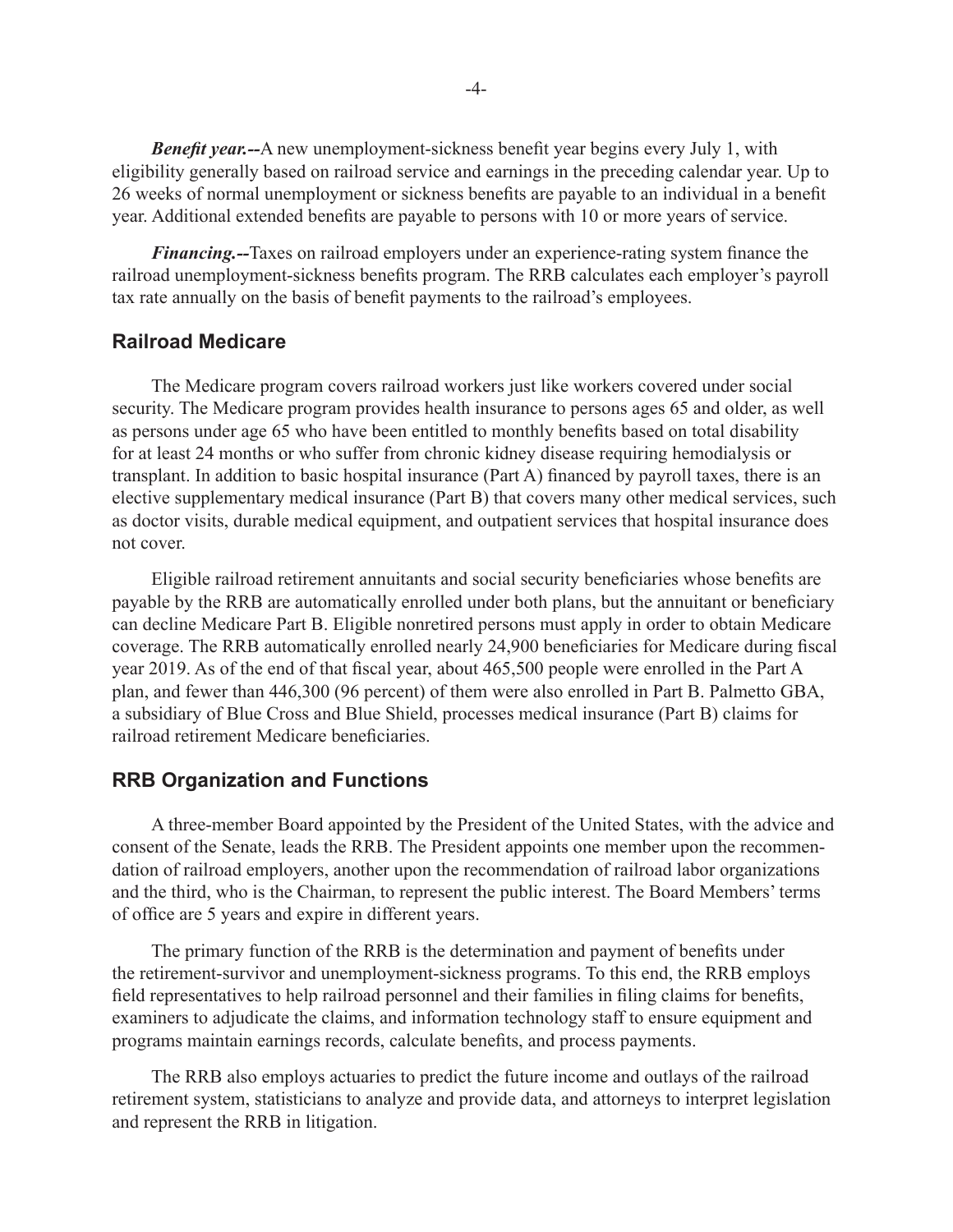The RRB's Inspector General is a Presidential appointee, with Senate confirmation, who serves as an independent and objective voice to the RRB Board Members and the Congress. The Office of Inspector General's (OIG) staff conducts independent audits, reviews and investigations of the RRB's programs and operations. The OIG also maintains a *Hotline* to facilitate the reporting of allegations of fraud, waste, abuse, or mismanagement within these programs and operations. Additional details regarding the OIG and the OIG *Hotline* are available online at **RRB.gov**.

## **The RRB and the Federal Government**

As an independent agency in the executive branch of the Federal Government, the RRB reports on its operations to the President and the Congress. RRB officials also may testify at congressional hearings on issues related to the Railroad Retirement and Railroad Unemployment Insurance Acts. Congress has jurisdiction over the amounts available to the railroad retirement system for benefit payments and administrative expenses.

The RRB works closely with other Federal agencies and with some State agencies. Its dealings with some of these agencies, such as the President's Office of Management and Budget, the Office of Personnel Management, the Government Accountability Office, and the Department of Treasury, are similar to those of other executive branch agencies. Interactions with some others – principally the Social Security Administration, the Centers for Medicare & Medicaid Services, State employment security departments and, on a smaller scale, the Department of Labor – are specifically related to the RRB's various benefit programs.

## **The RRB and the National Railroad Retirement Investment Trust**

The Railroad Retirement and Survivors' Improvement Act of 2001 established the National Railroad Retirement Investment Trust. The sole purpose of the Trust is to manage and invest railroad retirement assets. The Trust is a tax-exempt entity independent from the Federal Government.

The Act authorizes the Trust to invest the assets of the Railroad Retirement Account in a diversified investment portfolio in the same manner as those of private sector retirement plans. Before the Act, the law limited investment of Railroad Retirement Account assets to U.S. Government securities.

The Trust has seven trustees, with railroad labor unions and railroad companies each selecting three. These six trustees then select a seventh, independent trustee. In turn, they hire professional staff to manage investment of the assets. While the Act does not delegate any authority to the RRB with respect to day-to-day activities of the Trust, the Act does provide that the RRB may bring a civil action to enjoin any act or practice of the Trust that violates the provisions of the Act or to enforce any provision of the Act. The Trust has no powers or authority over the administration of benefits under the Railroad Retirement Act.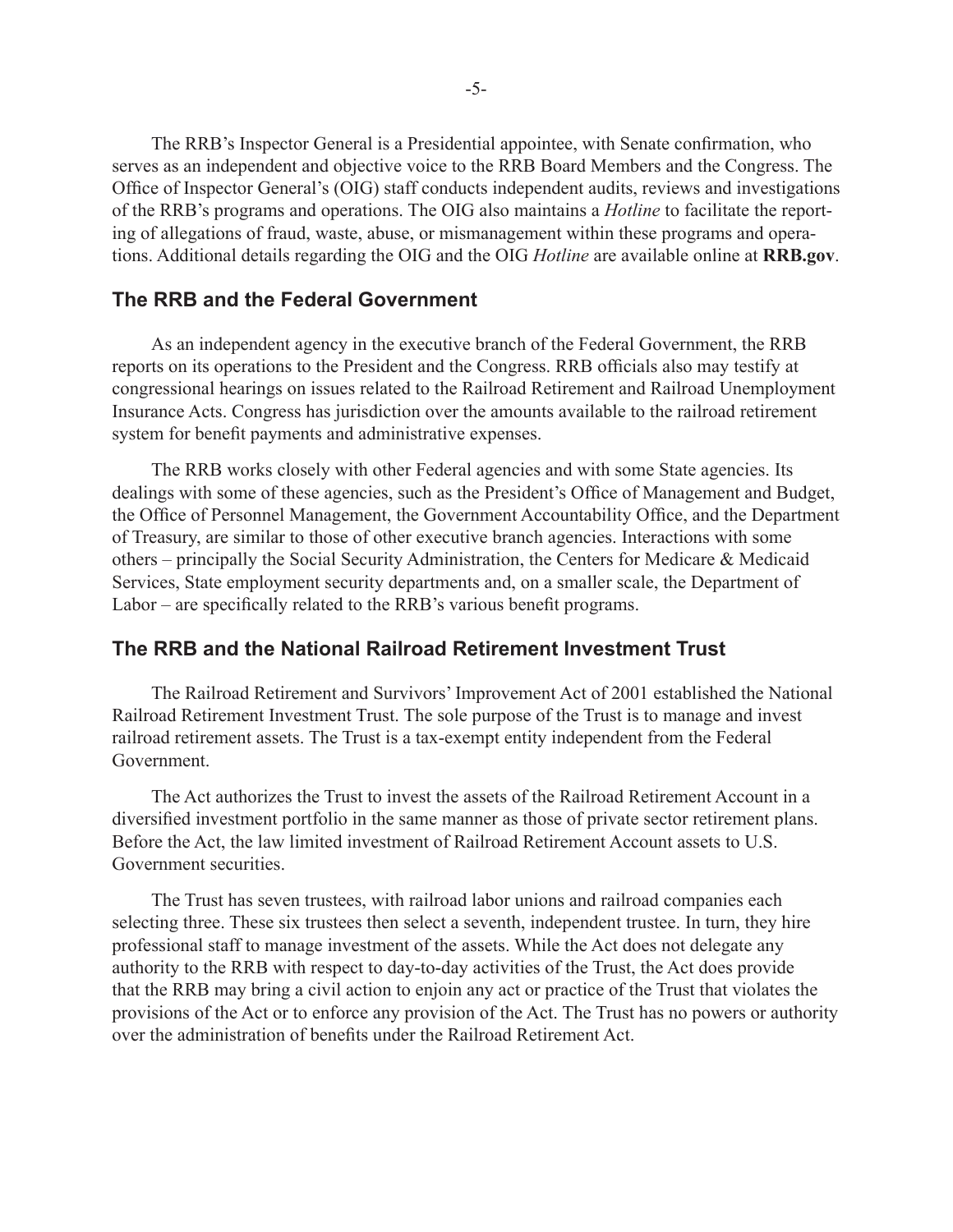### **The RRB and the Railroad Industry**

The administrative organization of the RRB fosters close relations with railroad employers, employees and their representatives. Two of the three Board Members are appointed on the recommendations of railway labor and management associations, and labor and management officials have been active in the development of the railroad retirement and unemployment insurance programs since their inception.

In addition, the RRB relies on railroad employers and labor groups for help in keeping railroad personnel informed about the benefit programs.

The RRB conducts informational programs for railroad management and labor officials to acquaint them with the details of the benefit programs. These officials, in turn, educate railroad workers as to their benefit rights and responsibilities.

Railroad employers and railway labor groups also assist the RRB with a joint placement program to find jobs for unemployed personnel. These joint placement efforts help to reduce the costs of the unemployment insurance program.

The RRB has direct contact with individual railroad employees, in person or by phone, through its national network of 53 field offices. Field personnel explain benefit rights and responsibilities, help employees apply for benefits, provide related services for annuitants, and answer any questions related to the benefit programs. The RRB maintains field offices in railroad locales across the United States. A toll-free number (1-877-772-5772) also provides RRB customers with easy access to the agency's field offices.

The RRB's headquarters is located in the William O. Lipinski Federal Building at 844 North Rush Street, Chicago, Illinois 60611-1275.

The following pages provide a list of the RRB's publications.

#### **Information on the RRB is also available online at RRB.gov.**

**Prepared by U.S. RAILROAD RETIREMENT BOARD Public Affairs 844 North Rush Street Chicago, Illinois 60611-1275**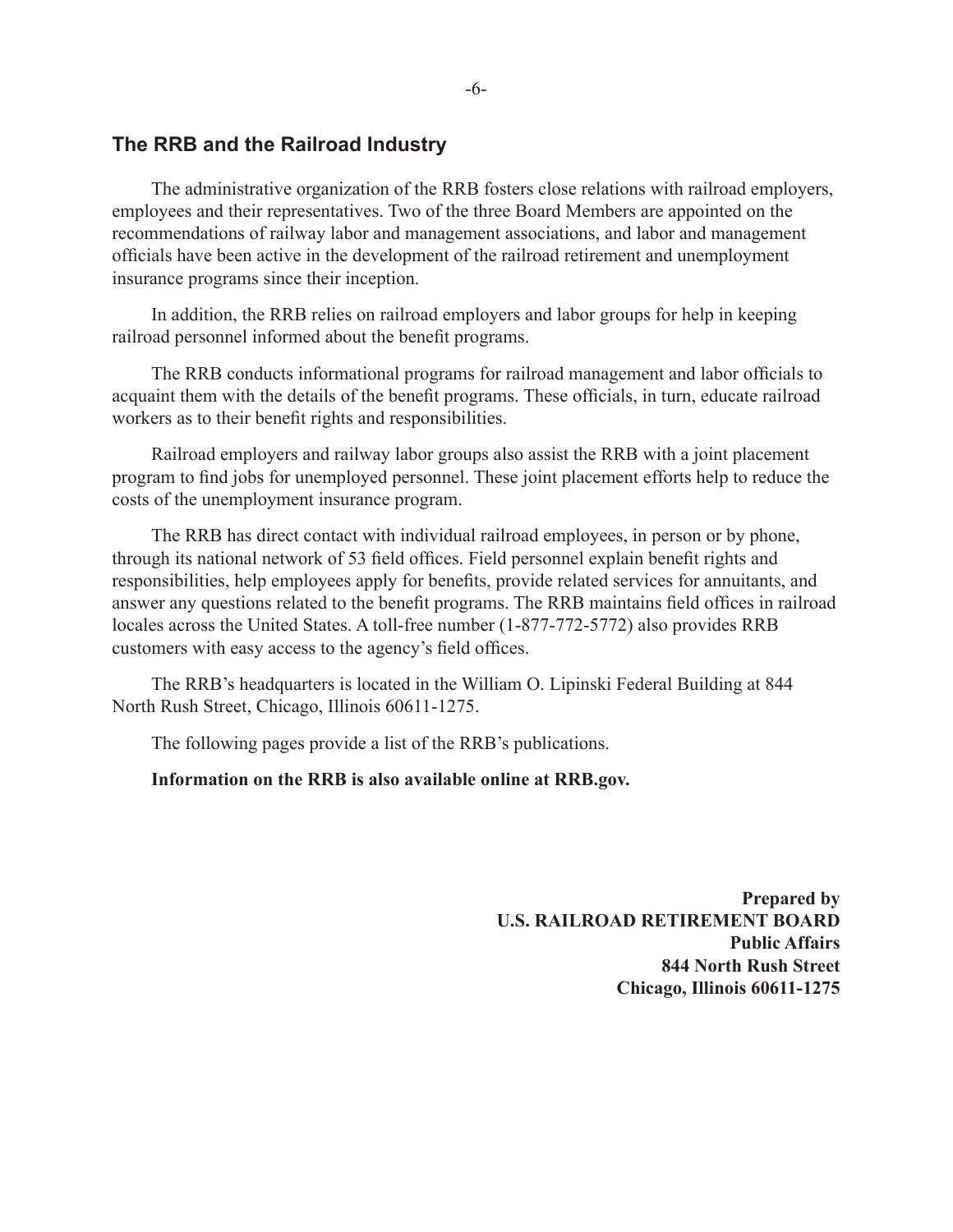## **Publications**

The following leaflets pertaining to benefits payable by the RRB are available at any RRB field office, RRB headquarters at 844 North Rush Street, Chicago, Illinois 60611-1275, or on the agency's website at **RRB.gov.**

- *• Railroad Retirement and Survivor Benefits*, RRB Form IB-2
- *• Guide to Railroad Retirement and Survivor Benefits* (Spanish-language edition), RRB Form RB-4a
- Federal Income Tax and Railroad Retirement Benefits (Questions and Answers)
- *• Medicare for Railroad Workers and Their Families*, RRB Form RB-20
- *• Railroad Unemployment and Sickness Benefits*, RRB Form UB-9
- *• Customer Service Plan*, RRB Form IB-3

The following publications about administrative, financial, statistical, legal and other aspects of the railroad retirement and unemployment insurance systems are available on the RRB's website.

• *Annual Report* - yearly summary of RRB's operations is distributed to officials of railway management and labor, members of Congress, officials of the Federal Government, and requesting libraries.

*• Performance and Accountability Report -* annual report that highlights goals and accomplishments of the RRB in the most recent fiscal year, future plans, and a summary review of the agency's financial statements.

*• Railroad Retirement Handbook -* a comprehensive single source of authoritative information on the development and character of the railroad retirement and railroad unemployment insurance systems.

• **RRB News** - periodic news releases distributed to editors of railway publications and major newspapers, railway management and labor officials, and requesting agencies and organizations.

• *Railroad Retirement Information* - questions and answers distributed monthly to editors of railway publications and officials of railway management and labor.